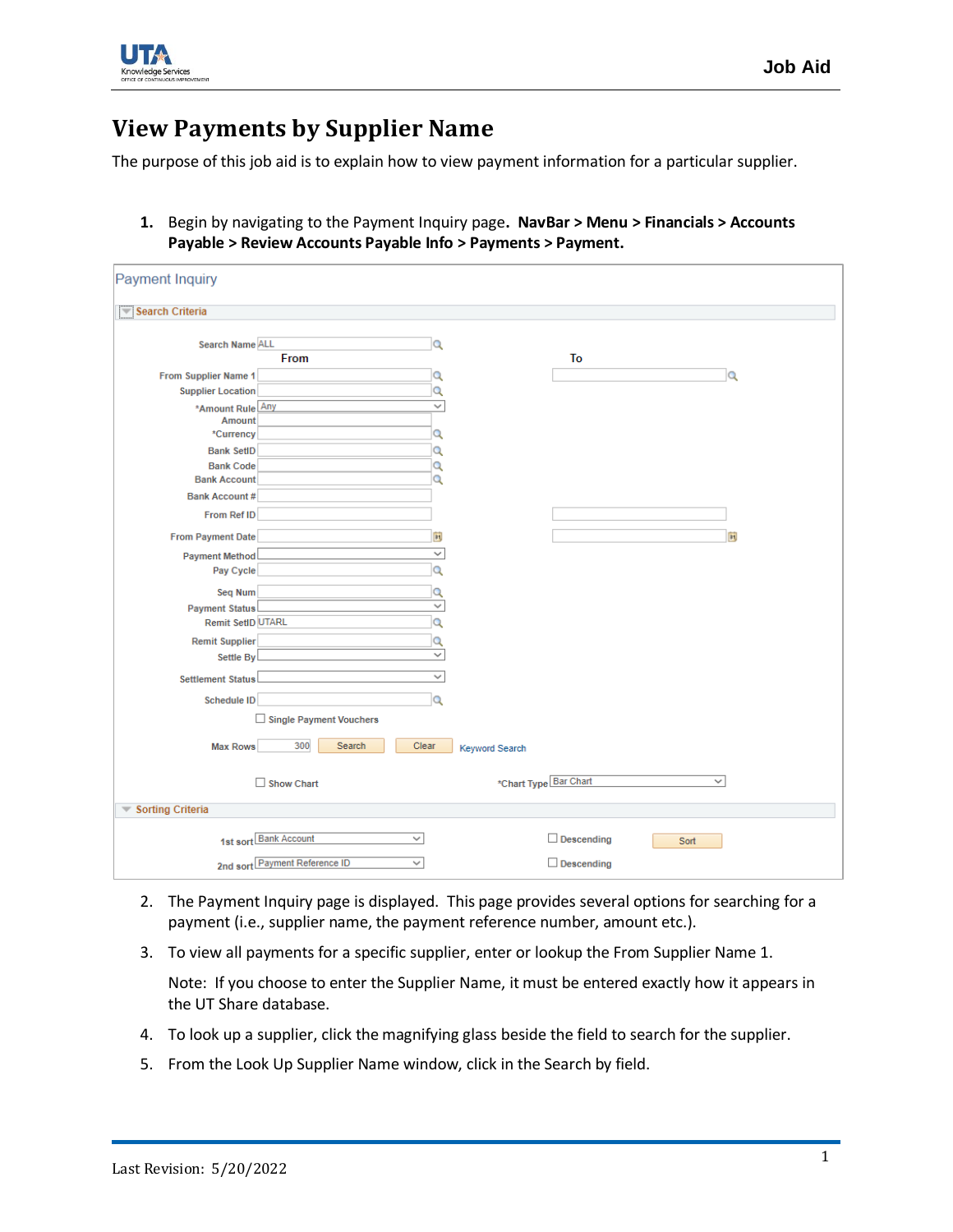

6. Enter the desired information into the field or select "Advanced Search"

| <b>Look Up From Supplier Name 1</b>          |      |  |  |  |  |  |  |  |  |  |
|----------------------------------------------|------|--|--|--|--|--|--|--|--|--|
| Search by: Supplier Name begins with         | Help |  |  |  |  |  |  |  |  |  |
| Look Up<br>Cancel<br><b>Advanced Lookup</b>  |      |  |  |  |  |  |  |  |  |  |
| <b>Search Results</b>                        |      |  |  |  |  |  |  |  |  |  |
| Only the first 300 results can be displayed. |      |  |  |  |  |  |  |  |  |  |
| View 100<br>First<br>Last<br>1-300 of 300    |      |  |  |  |  |  |  |  |  |  |
| <b>Supplier Name</b>                         |      |  |  |  |  |  |  |  |  |  |

7. Click the Look Up button to proceed.

Knowledge Services

8. A list of suppliers meeting your search criteria will appear. You can select the supplier Name by clicking the appropriate link from the Search Results table. If the supplier you are looking for is not found, try refining your search criteria; or perform an advance search and use the search condition "contains".

| Look Up From Supplier Name 1                  |                    |                               |      |  |  |  |  |
|-----------------------------------------------|--------------------|-------------------------------|------|--|--|--|--|
|                                               |                    |                               | Help |  |  |  |  |
| <b>Remit SetID</b>                            |                    | <b>UTARL</b>                  |      |  |  |  |  |
| Supplier Name   contains                      |                    |                               |      |  |  |  |  |
|                                               | begins with        |                               |      |  |  |  |  |
| Look Up                                       | contains<br>$=$    | Cancel<br><b>Basic Lookup</b> |      |  |  |  |  |
| <b>Search Resu</b>                            | $not =$<br>$\,<\,$ |                               |      |  |  |  |  |
| Only the first 30                             | $\leq$<br>>        | displayed.                    |      |  |  |  |  |
| View 100                                      | $>=$               | 1-300 of 300<br>Last<br>64    |      |  |  |  |  |
| <b>Supplier Name</b><br><b>Declyn Shelton</b> | between<br>in      |                               |      |  |  |  |  |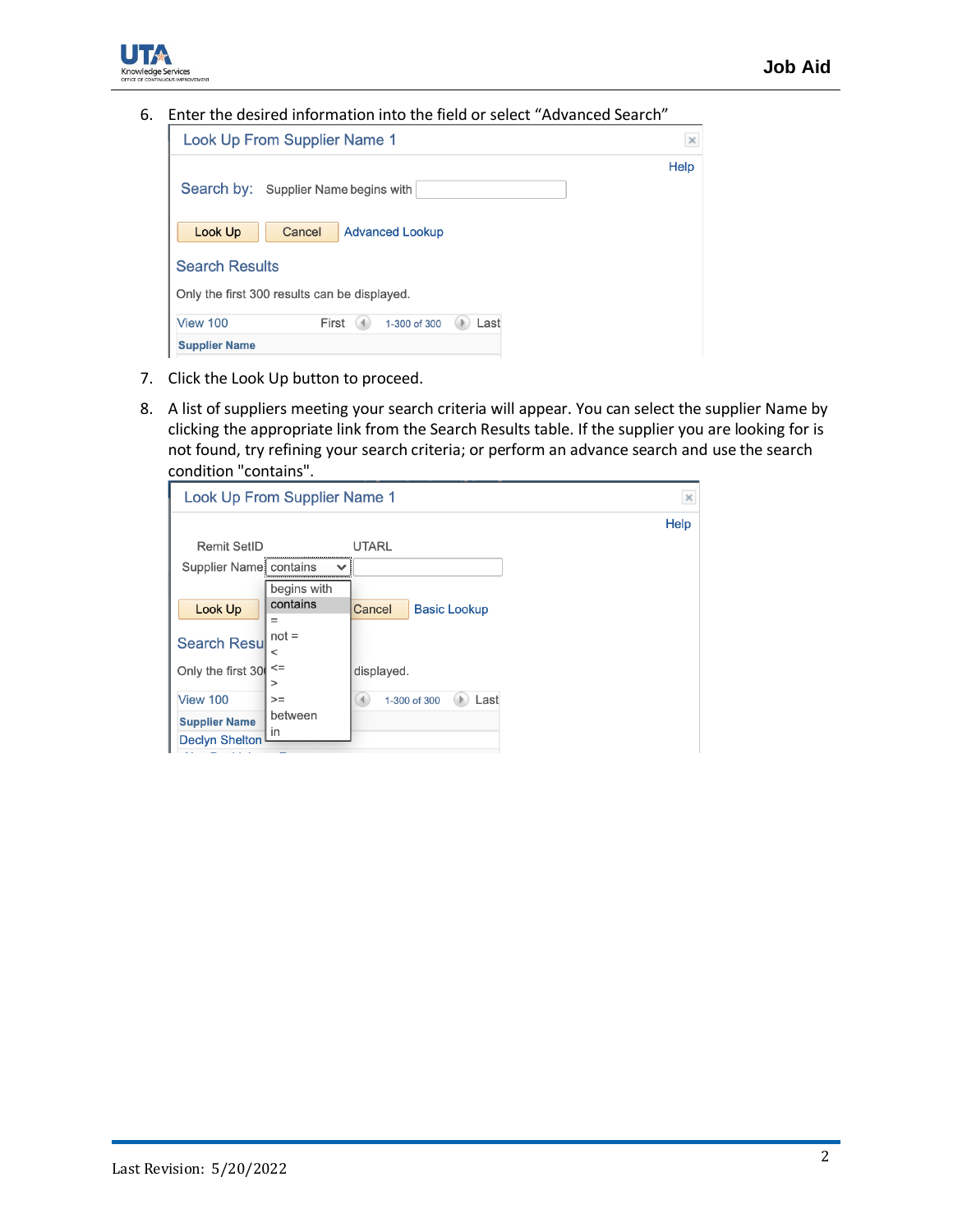

9. Notice, the Supplier Name now appears in the appropriate fields.

## 10. Click the Search button to proceed.

| <b>Payment Inquiry</b>                                           |                                                        |                   |                       |                         |          |
|------------------------------------------------------------------|--------------------------------------------------------|-------------------|-----------------------|-------------------------|----------|
| <b>Search Criteria</b><br>$\overline{\phantom{a}}$               |                                                        |                   |                       |                         |          |
| Search Name ALL                                                  |                                                        | Q                 |                       |                         |          |
|                                                                  | From                                                   |                   |                       | To<br>VCloud Tech Inc < |          |
| From Supplier Name 1 VCloud Tech Inc<br><b>Supplier Location</b> |                                                        | Q                 |                       |                         | $\alpha$ |
|                                                                  |                                                        | $\checkmark$      |                       |                         |          |
| *Amount Rule Any<br>Amount                                       |                                                        |                   |                       |                         |          |
| *Currency                                                        |                                                        | Q                 |                       |                         |          |
| <b>Bank SetID</b>                                                |                                                        | Q                 |                       |                         |          |
| <b>Bank Code</b>                                                 |                                                        | Q                 |                       | ٠                       |          |
| <b>Bank Account</b>                                              |                                                        | Q                 |                       |                         |          |
| <b>Bank Account #</b>                                            |                                                        |                   |                       |                         |          |
| From Ref ID                                                      |                                                        |                   |                       |                         |          |
| From Payment Date                                                |                                                        | H                 |                       |                         | H        |
| <b>Payment Method</b>                                            |                                                        | ╰                 |                       |                         |          |
| Pay Cycle                                                        |                                                        | $\bigcirc$        |                       |                         |          |
|                                                                  |                                                        |                   |                       |                         |          |
| Seq Num                                                          |                                                        | $\checkmark$      |                       |                         |          |
| <b>Payment Status</b><br>Remit SetID UTARL                       |                                                        | Q                 |                       |                         |          |
|                                                                  |                                                        |                   |                       |                         |          |
| <b>Remit Supplier</b>                                            |                                                        | Q<br>$\checkmark$ |                       |                         |          |
| Settle By                                                        |                                                        |                   |                       |                         |          |
| <b>Settlement Status</b>                                         |                                                        | $\checkmark$      |                       |                         |          |
| Schedule ID                                                      |                                                        | Q                 |                       |                         |          |
| <b>Max Rows</b>                                                  | $\frac{1}{2}$ Single Payment Vouchers<br>300<br>Search | Clear             | <b>Keyword Search</b> |                         |          |
|                                                                  | $\Box$ Show Chart                                      |                   | *Chart Type Bar Chart | $\checkmark$            |          |

11. To view the search results, scroll down the page.

 $= 0.4444 \times 0.04444$ 

| Personalize   Find   View 100   2    <br>$\bigcirc$ 1-50 of 300 $\bigcirc$ Last<br><b>Payment Inquiry Result</b><br>First |             |                         |                   |                          |               |          |                      |                 |                                   |                                 |                       |  |
|---------------------------------------------------------------------------------------------------------------------------|-------------|-------------------------|-------------------|--------------------------|---------------|----------|----------------------|-----------------|-----------------------------------|---------------------------------|-----------------------|--|
| <b>Payment Details</b>                                                                                                    |             | <b>Additional Info</b>  | Supplier Details  | <b>Einancial Gateway</b> | $\boxed{=}$   |          |                      |                 |                                   |                                 |                       |  |
| <b>Actions</b>                                                                                                            | Source      | Payment<br>Reference ID | Payment<br>Method | Schedule ID              | Amount        | Currency | <b>Creation Date</b> | Payment<br>Date | <b>Payment Status</b>             | Reconciliation<br><b>Status</b> | <b>Reconcile Date</b> |  |
| $\blacktriangleright$ Actions                                                                                             | <b>VCHR</b> | 1000000137              | System<br>Check   |                          | 566.41 USD    |          | 05/12/2014           | 05/14/2014      | Paid                              | Reconciled                      | 07/16/2014            |  |
| $\blacktriangleright$ Actions                                                                                             | <b>VCHR</b> | 1000000237              | System<br>Check   |                          | 1,294.01 USD  |          | 05/14/2014           | 05/16/2014      | Paid                              | Reconciled                      | 06/26/2014            |  |
| $\blacktriangleright$ Actions                                                                                             | <b>VCHR</b> | 1000000939              | System<br>Check   |                          | 169.75 USD    |          | 05/21/2014           | 05/22/2014      | <b>Escheated Check Reconciled</b> |                                 |                       |  |
| $\blacktriangleright$ Actions                                                                                             | <b>VCHR</b> | 1000000940              | System<br>Check   |                          | 15,213.39 USD |          | 05/21/2014           | 05/22/2014      | Paid                              | Reconciled                      | 07/16/2014            |  |
|                                                                                                                           |             | .                       | System            |                          | .             |          | ---------            | __________      |                                   |                                 | ----------            |  |

- 12. The Payment Inquiry Results table provides payment information divided into four tabs: **Payment Details**, **Additional Info**, **Supplier Details**, and **Financial Gateway**.
- 13. The Payment Details page displays the payment reference number (check or Direct Deposit number), payment method, payment amount, payment date and the payment status.